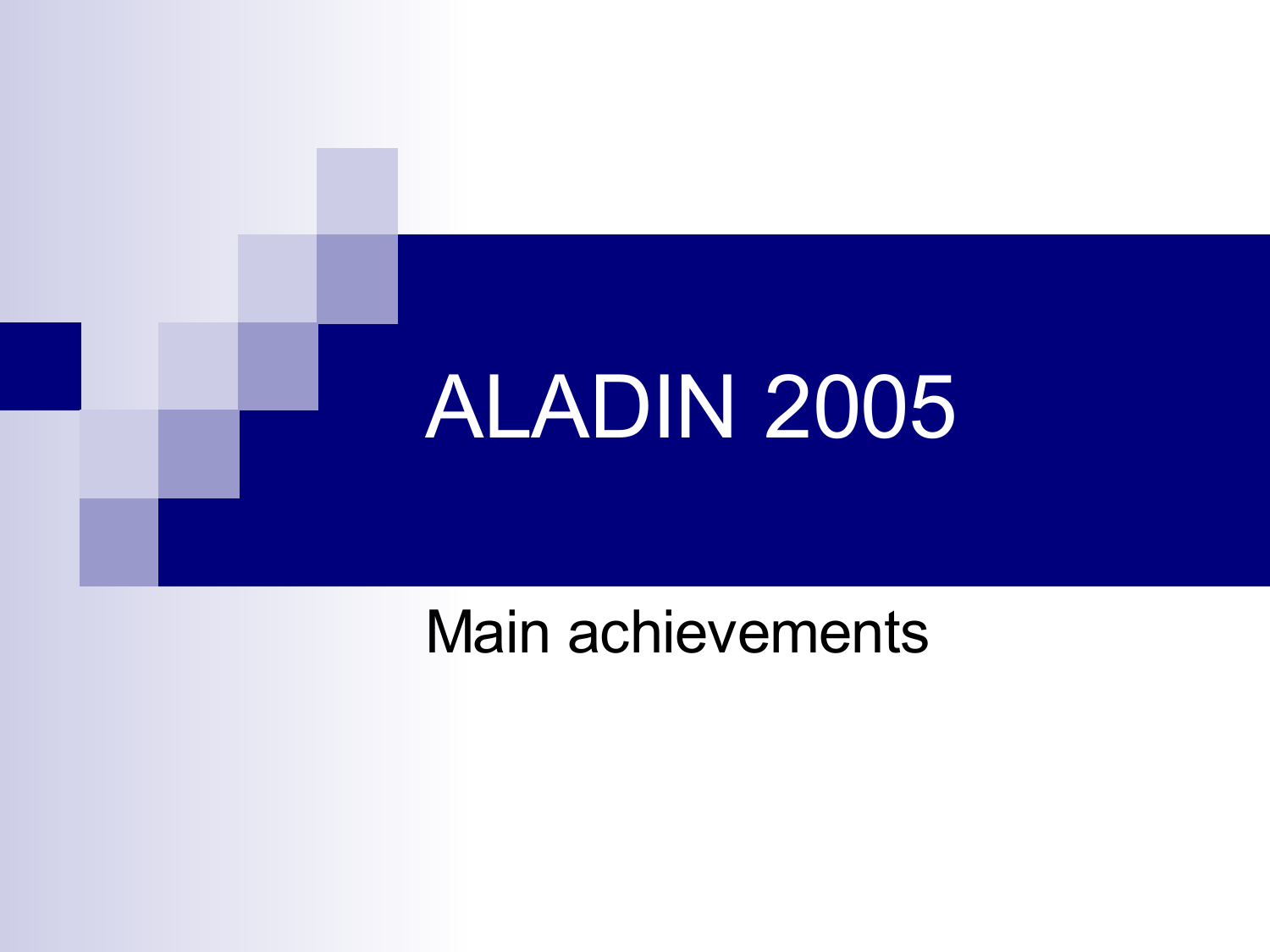# Introduction

- R & D effort in numbers
- R & D results in areas:
	- □ Data Assimilation: 2 new operational 3DVAR
	- **□NH Dynamics: still faster and better**
	- □Physics: bridging towards AROME started
- What we expect to do in 2006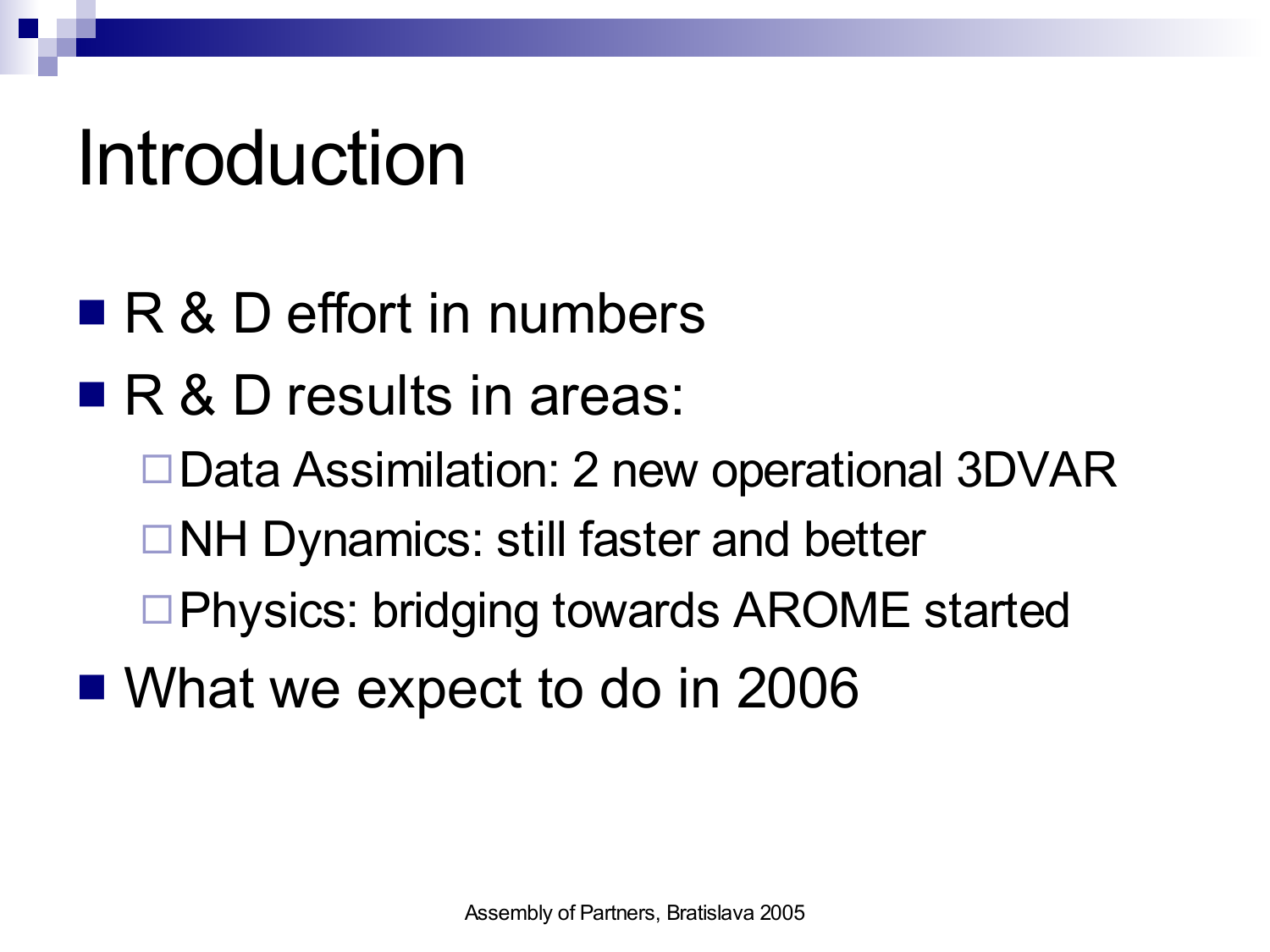# Some stats

### Total participation in the ALADIN project

Evolution of the quarterly manpower



Assembly of Partners, Bratislava 2005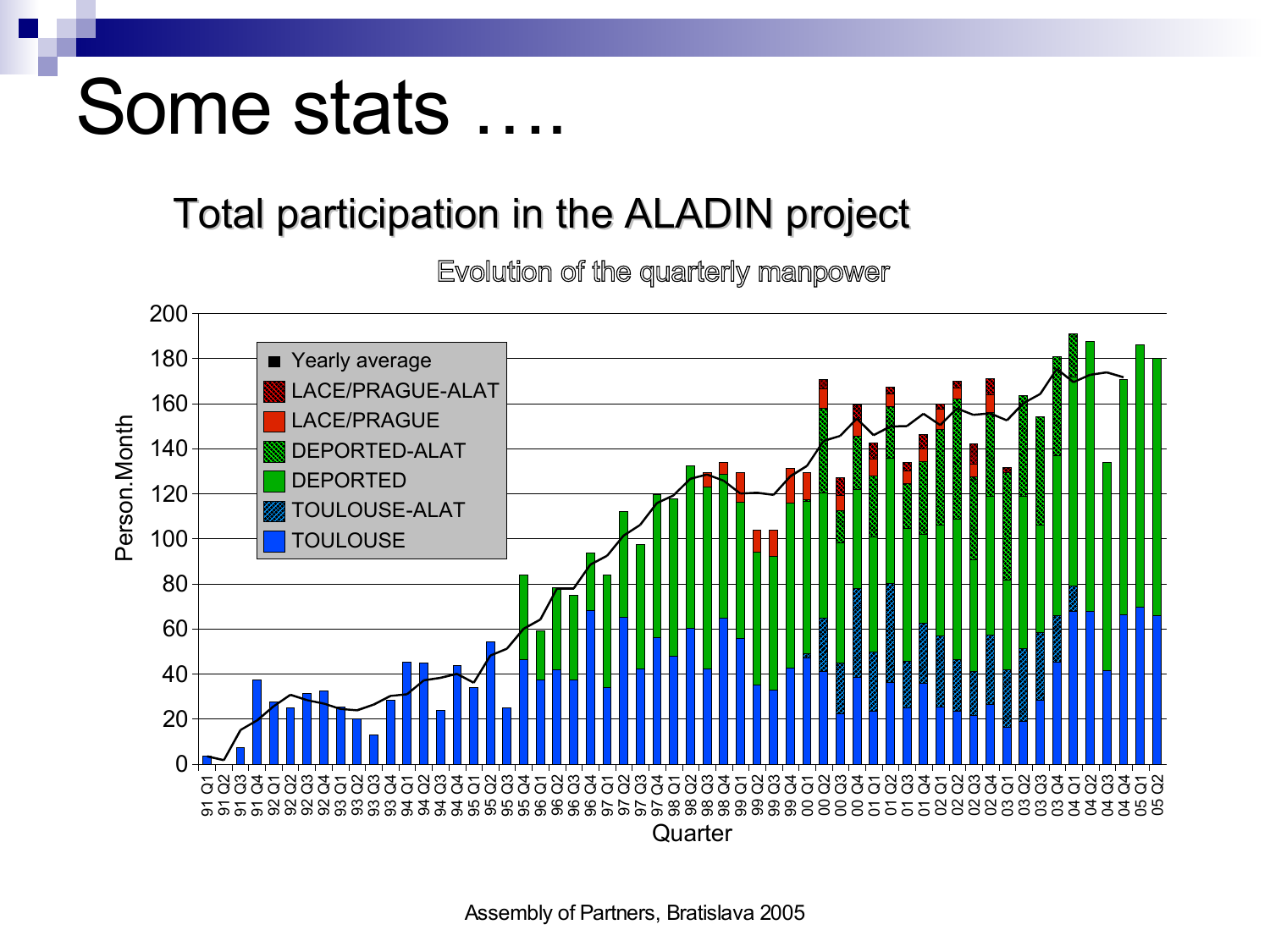#### Breakdown of the ALADIN effort by activity

#### since the 3rd quarter of 2001

Development of interfaces to other applications : 6,00%



#### Updated on 20050701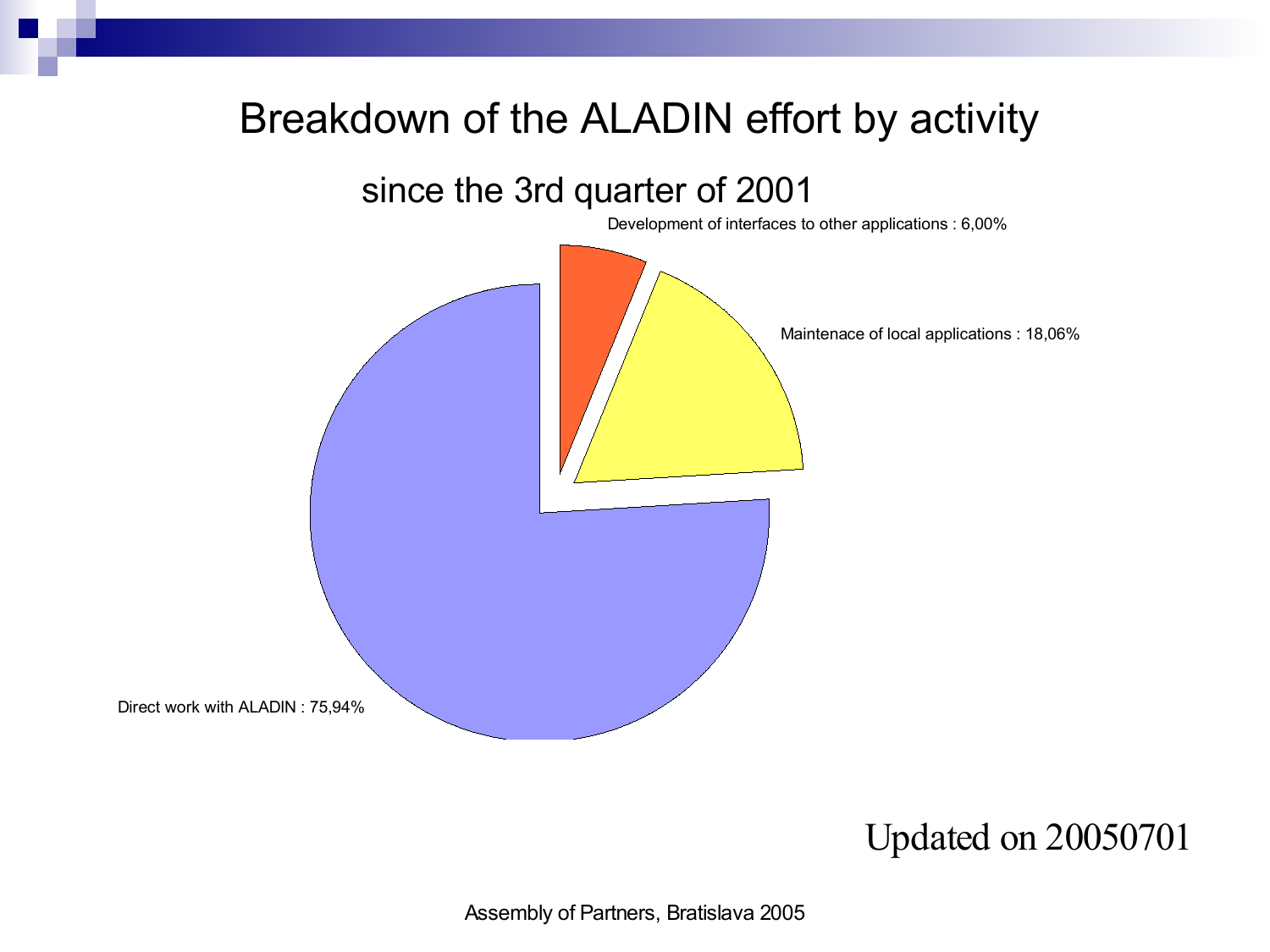#### Breakdown of the ALADIN effort by activitiy

since the 3rd quarter of 2001



Updated on 20050701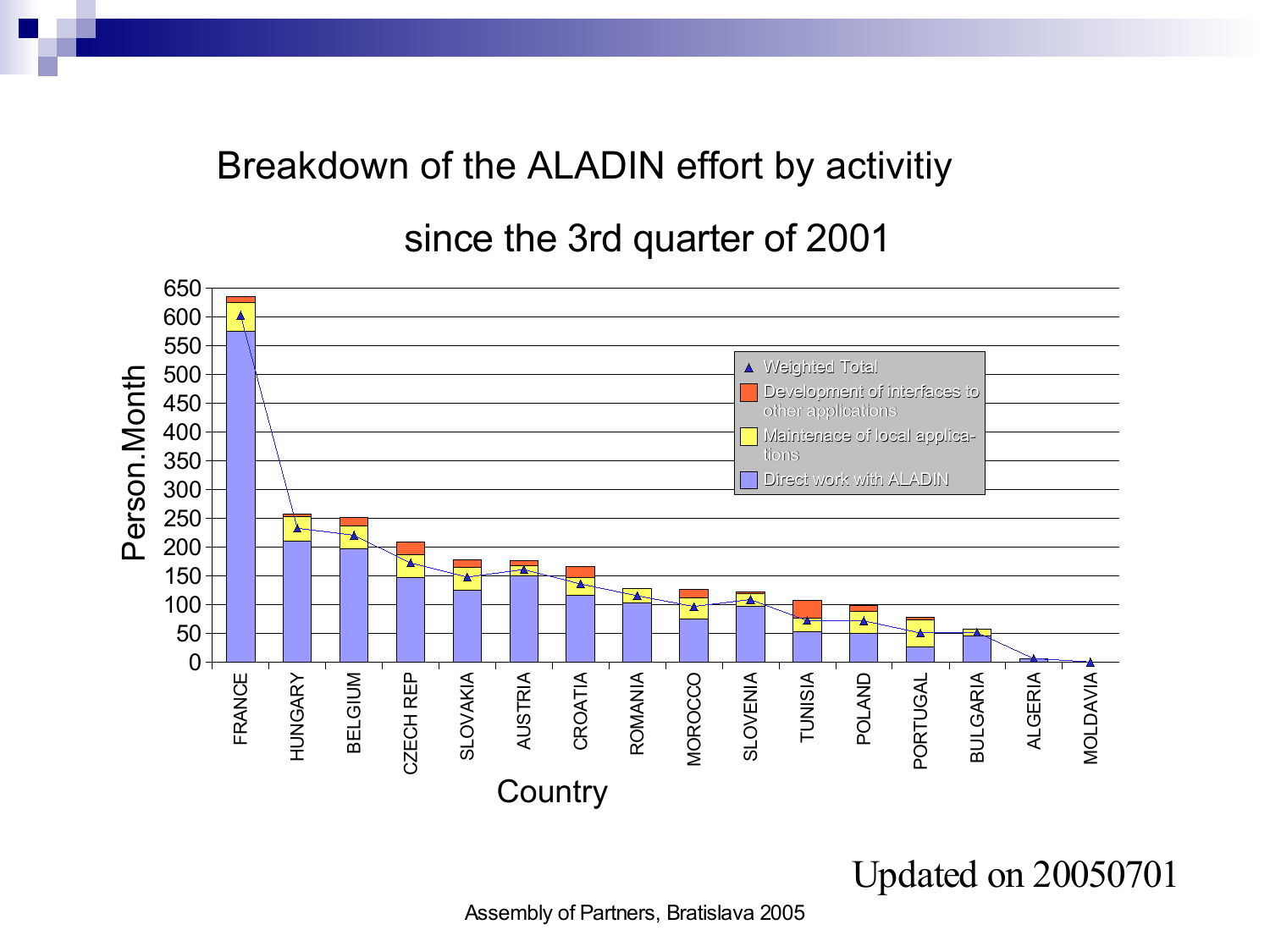

#### Breakdown of the ALADIN effort by type and nationality

Updated on 20050701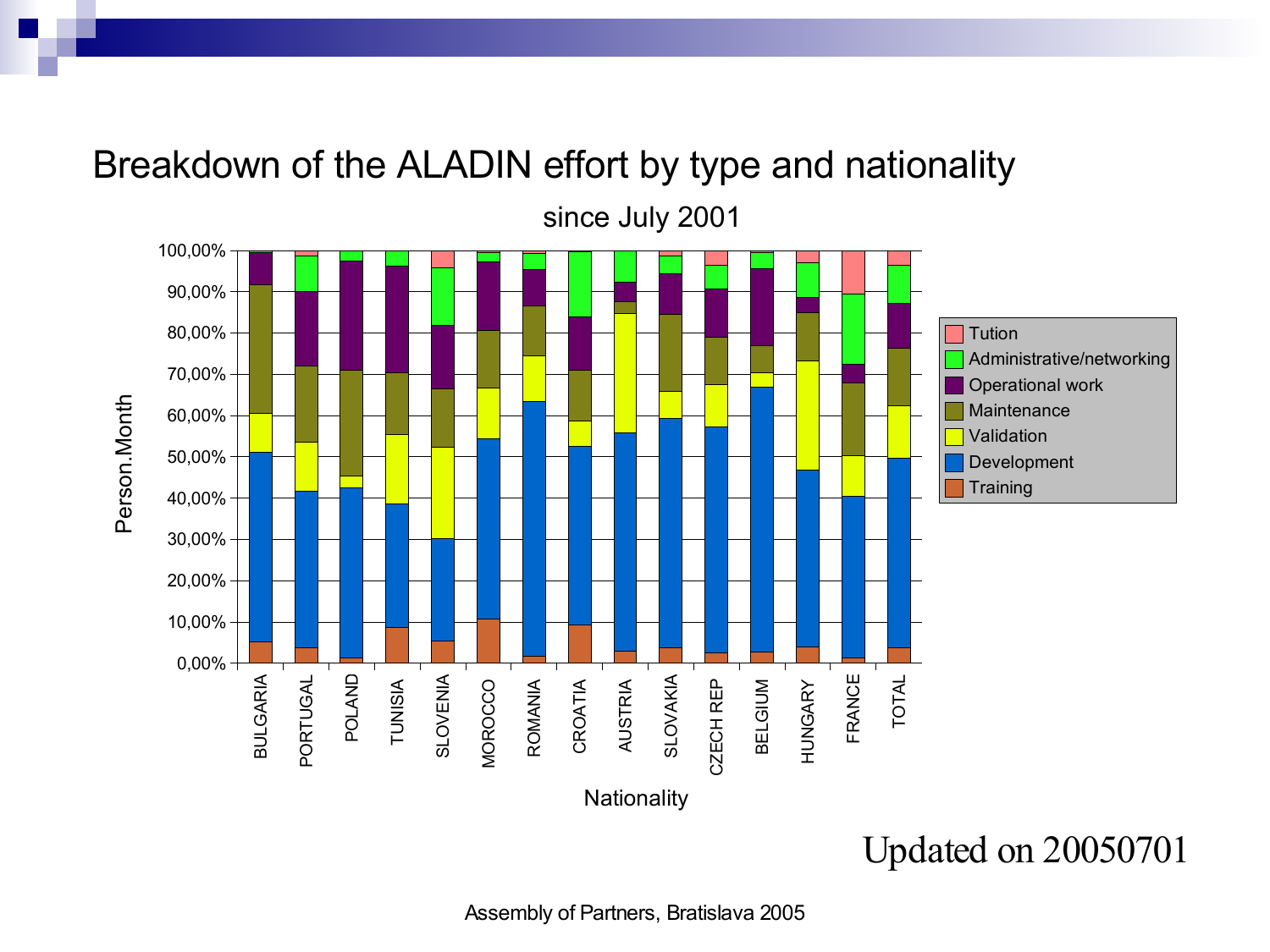#### STAYS in the ALADIN project

Breakdown of the person.months by money funding



Assembly of Partners, Bratislava 2005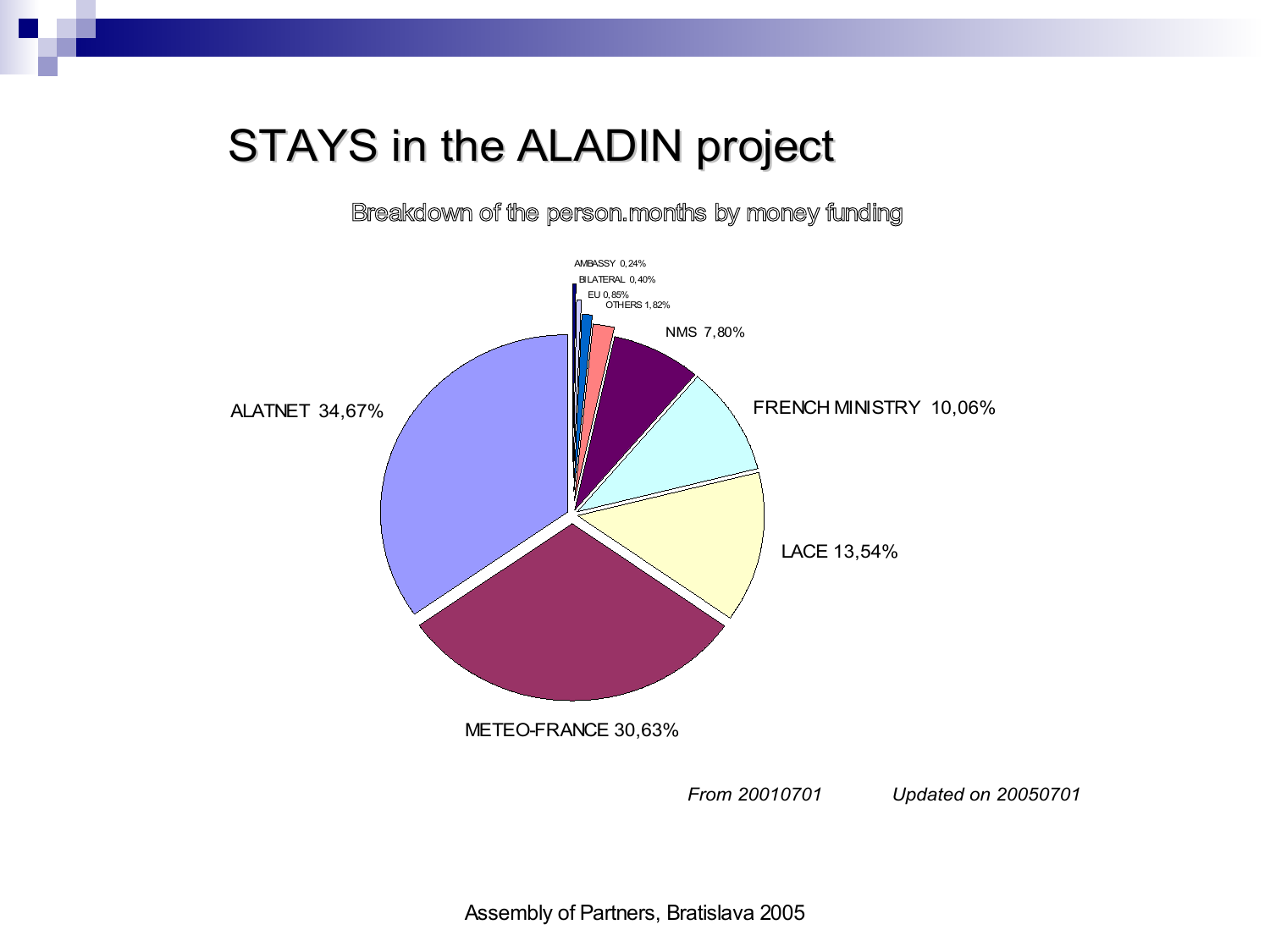# 2005: Year of 3DVAR ALADIN/HU & ALADIN/FR

- Forecasts of ALADIN get improved even if the same set of observations is used as for ARPEGE
- Further improvement is achieved when mesoscale observations are used (MSG-SEVIRI radiances, …)
- $\blacksquare$  Predictability improvement is mainly in the first 12h but it is still noticeable up to 24h (then lateral forcing is the more dominating factor).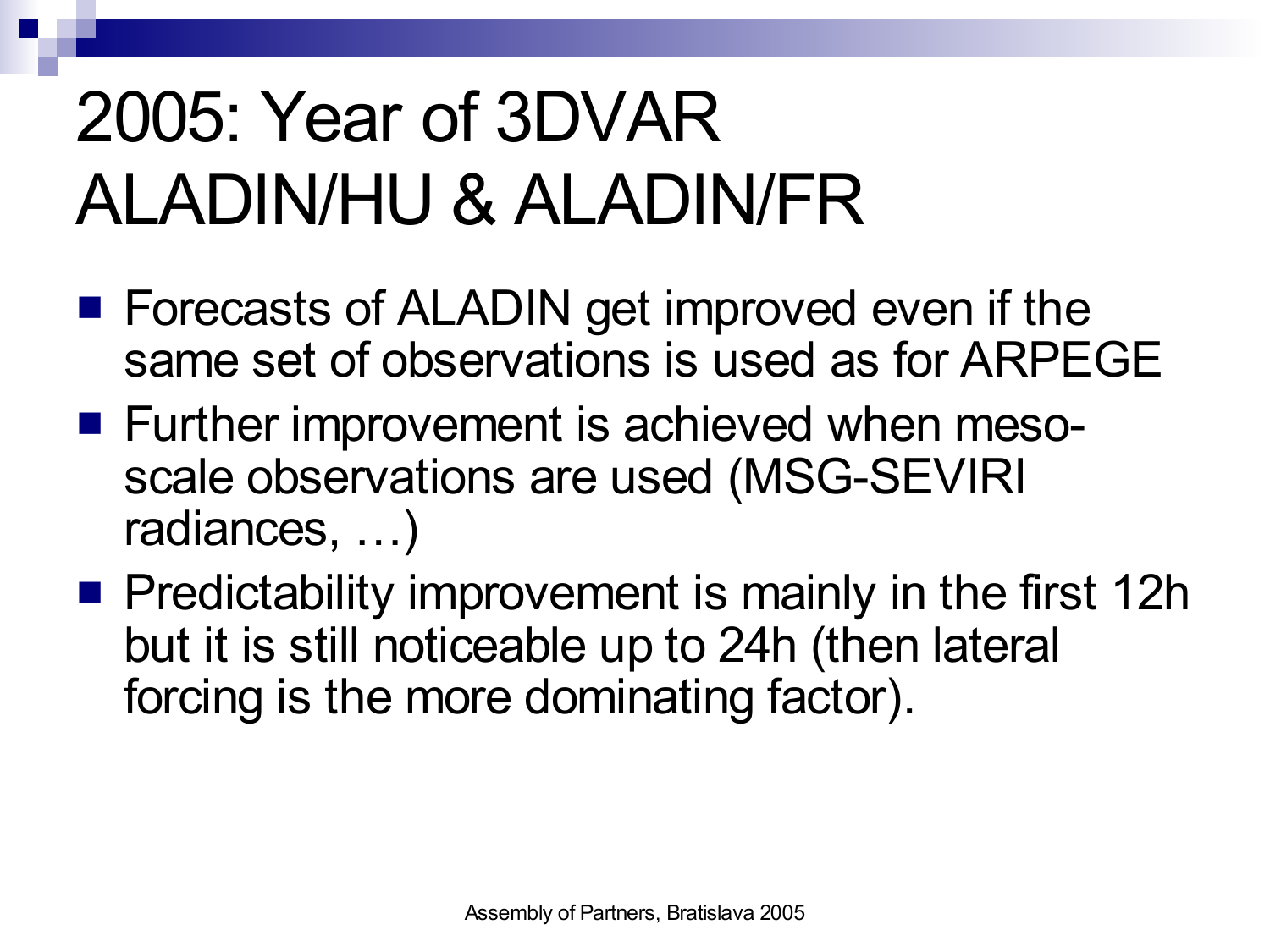

SYNOP (Kárpát-medence) Precip\_6hEXP\_gergo (mm) 2005-Máj-19 ሲ 3 14 156 13 Assembly of Partners, Bratislava 2005

## 19/05/05 00 UTC mm/6h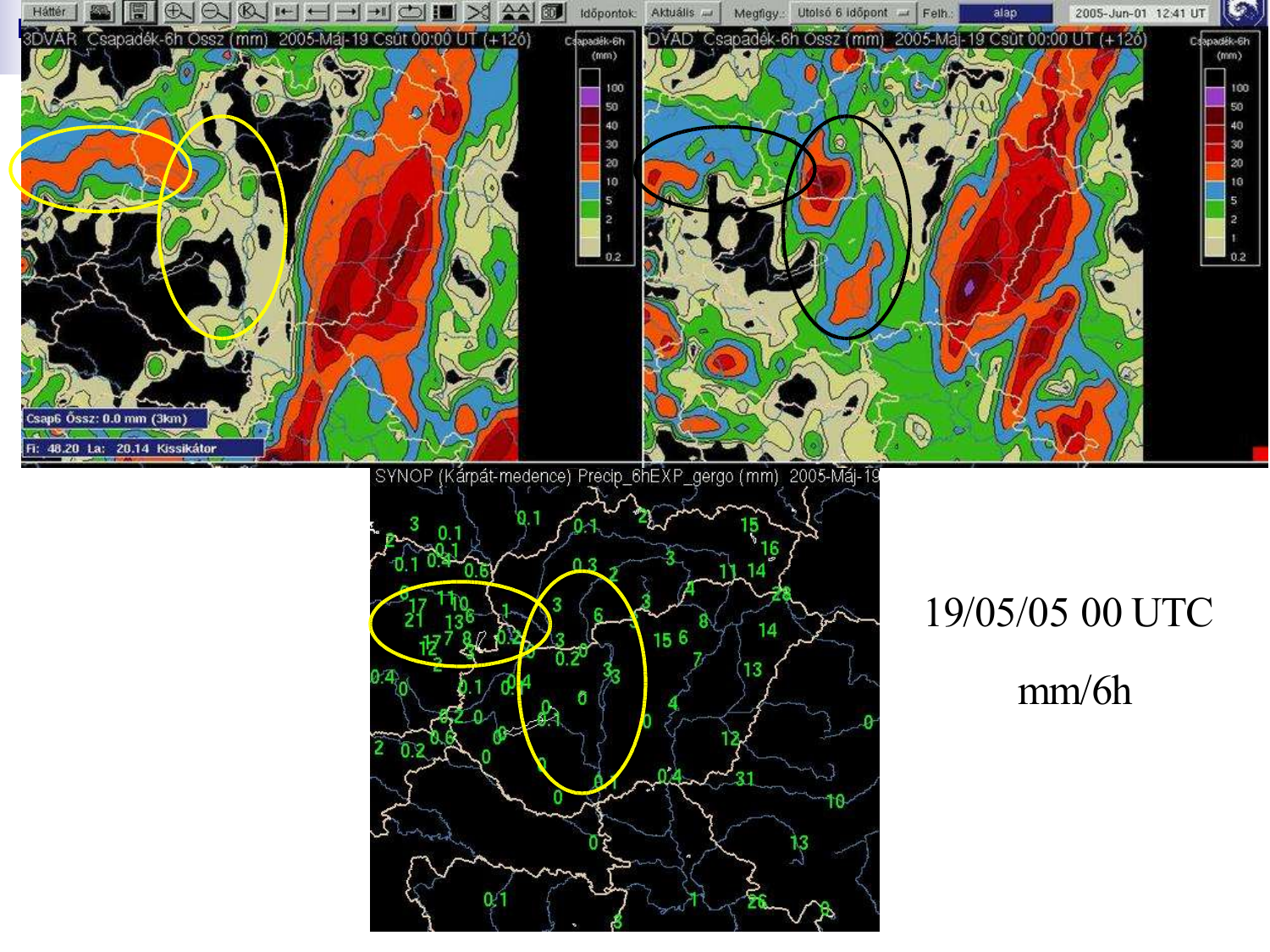#### **Impact study : Precipitation forecast**

#### **2004/07/18 12UTC RR P12 – P6**





Assembly of Partners, Bratislava 2005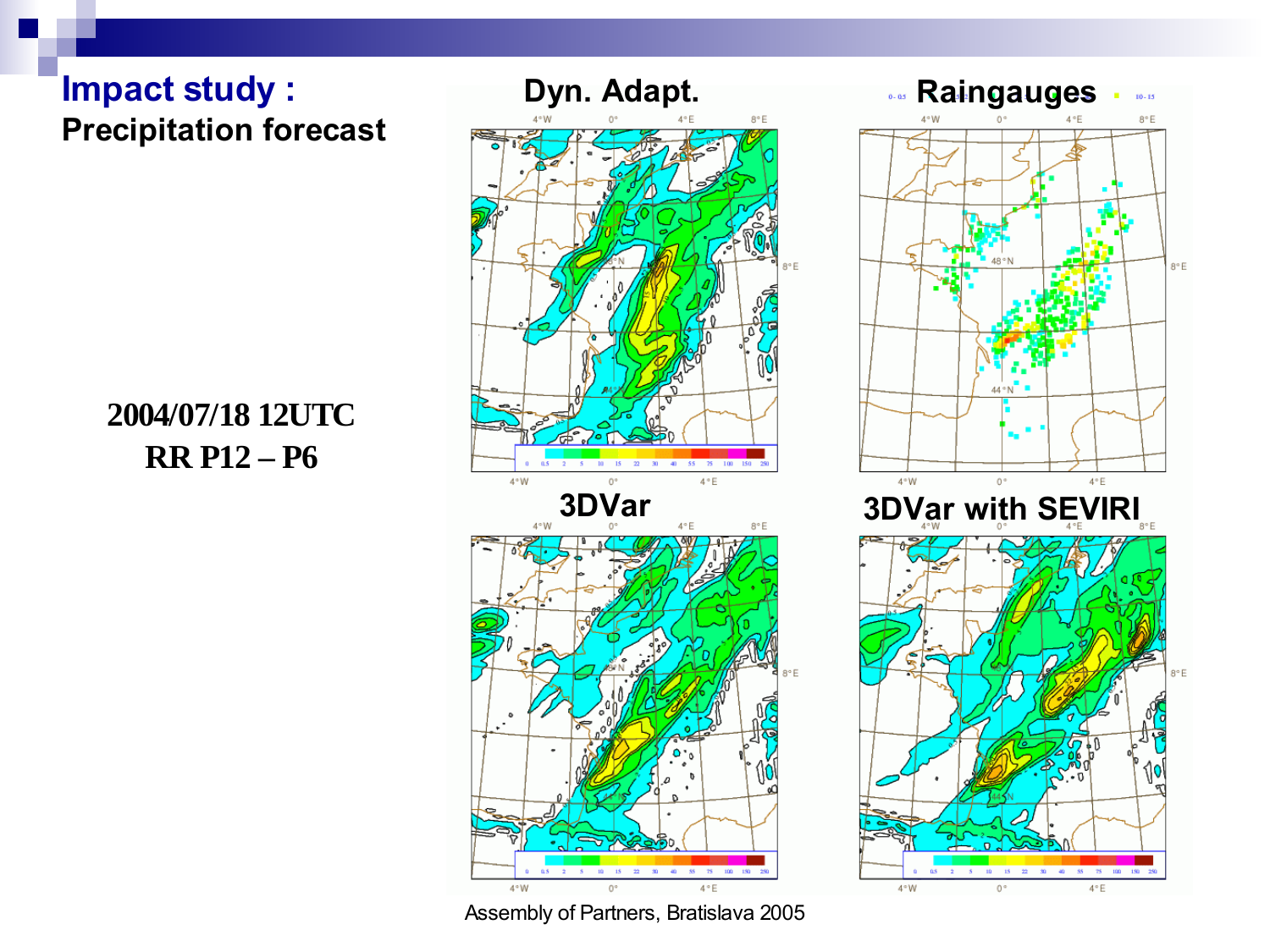## Scores: 3D-VAR versus Dyn. Adapt.

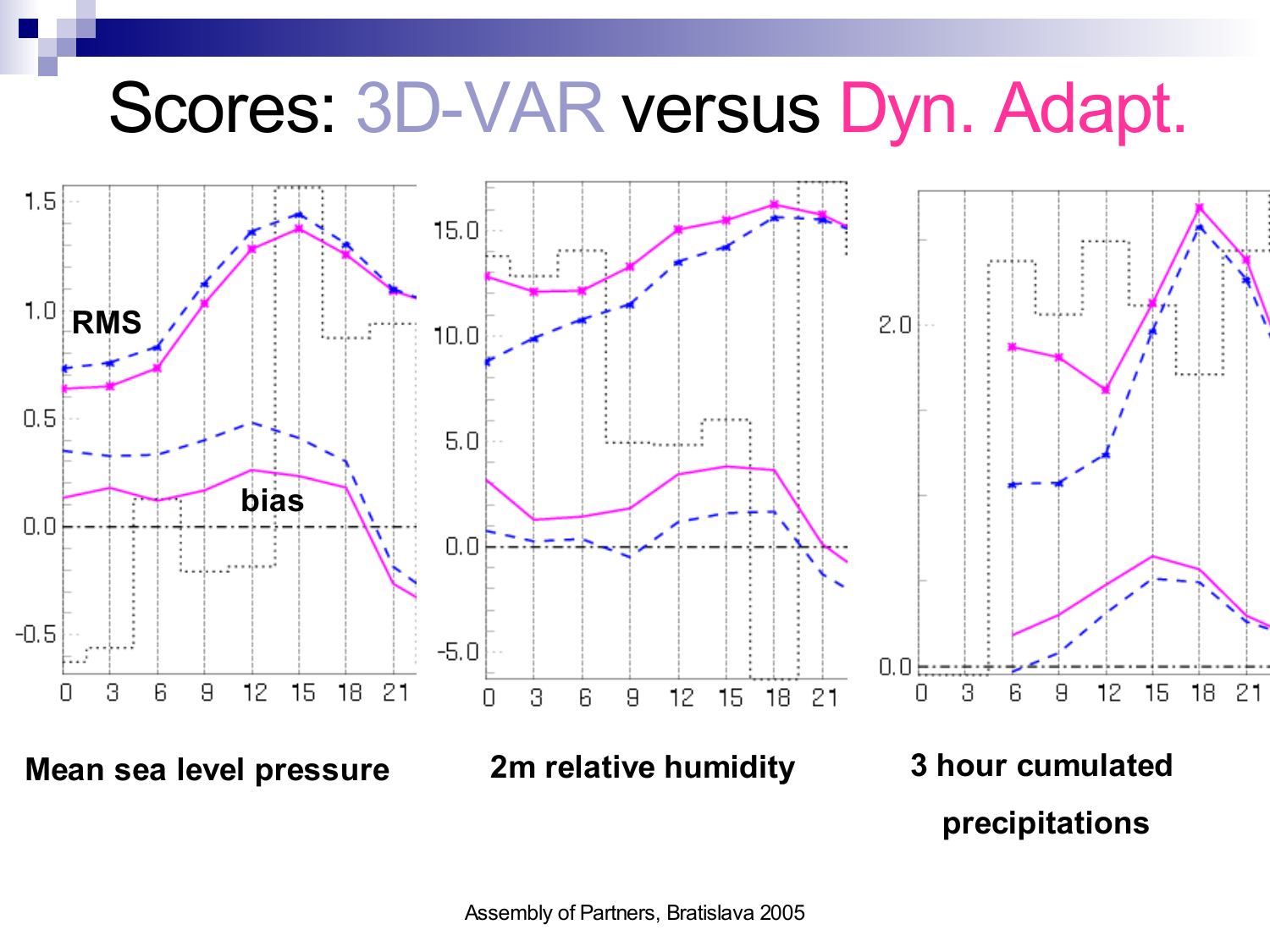# ALADIN NH: where we are now

Discretization issues: VFE-like scheme of IFS, SL advection of d4 (bubbles), high aspect ratio

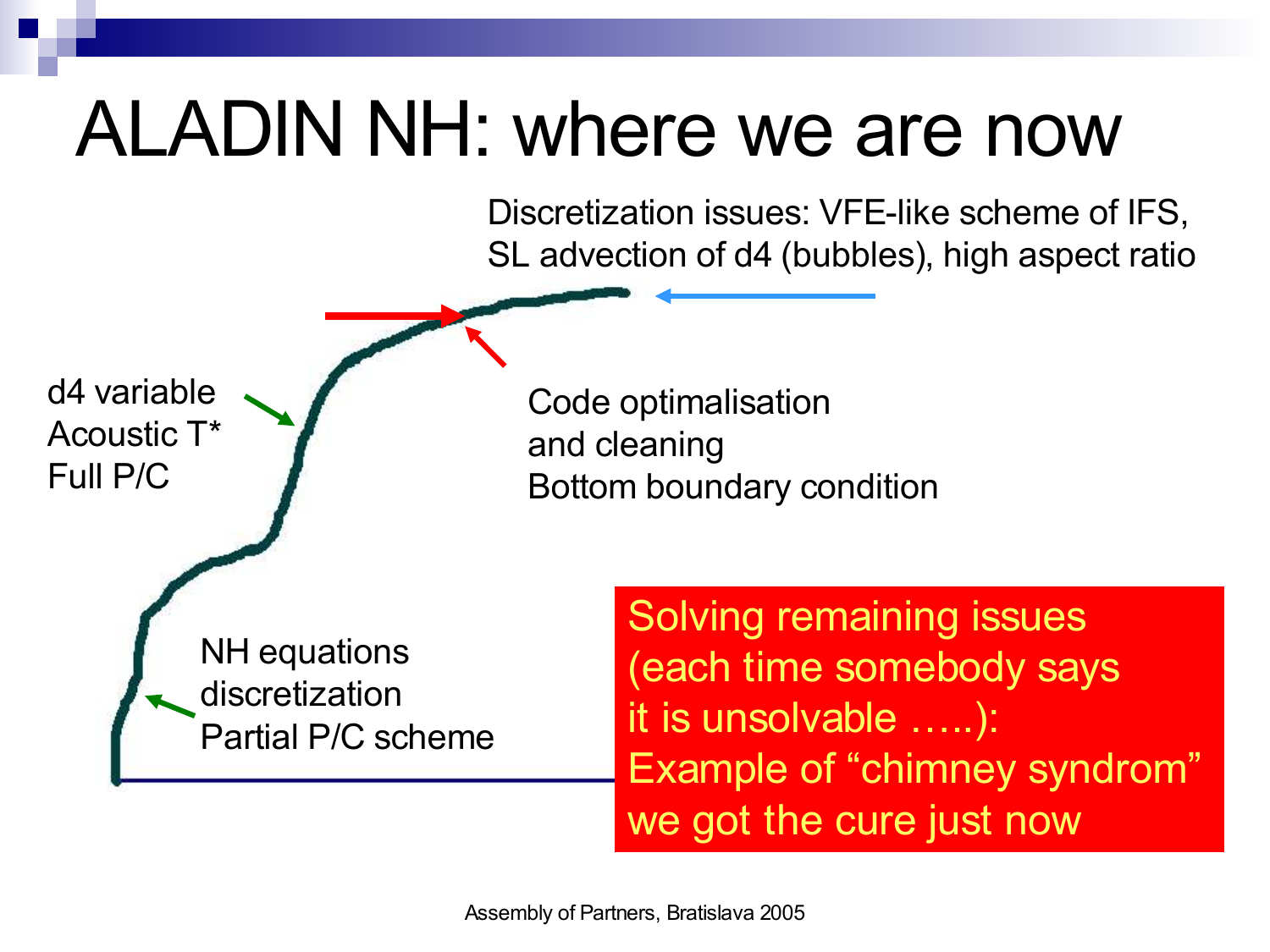



Flow over bell-shape mountain & horizontal diffusion: incompatibility with the bottom boundary condition creates a chimney.

Horizontal diffusion ensured by the semi-Lagrangian method (SLHD)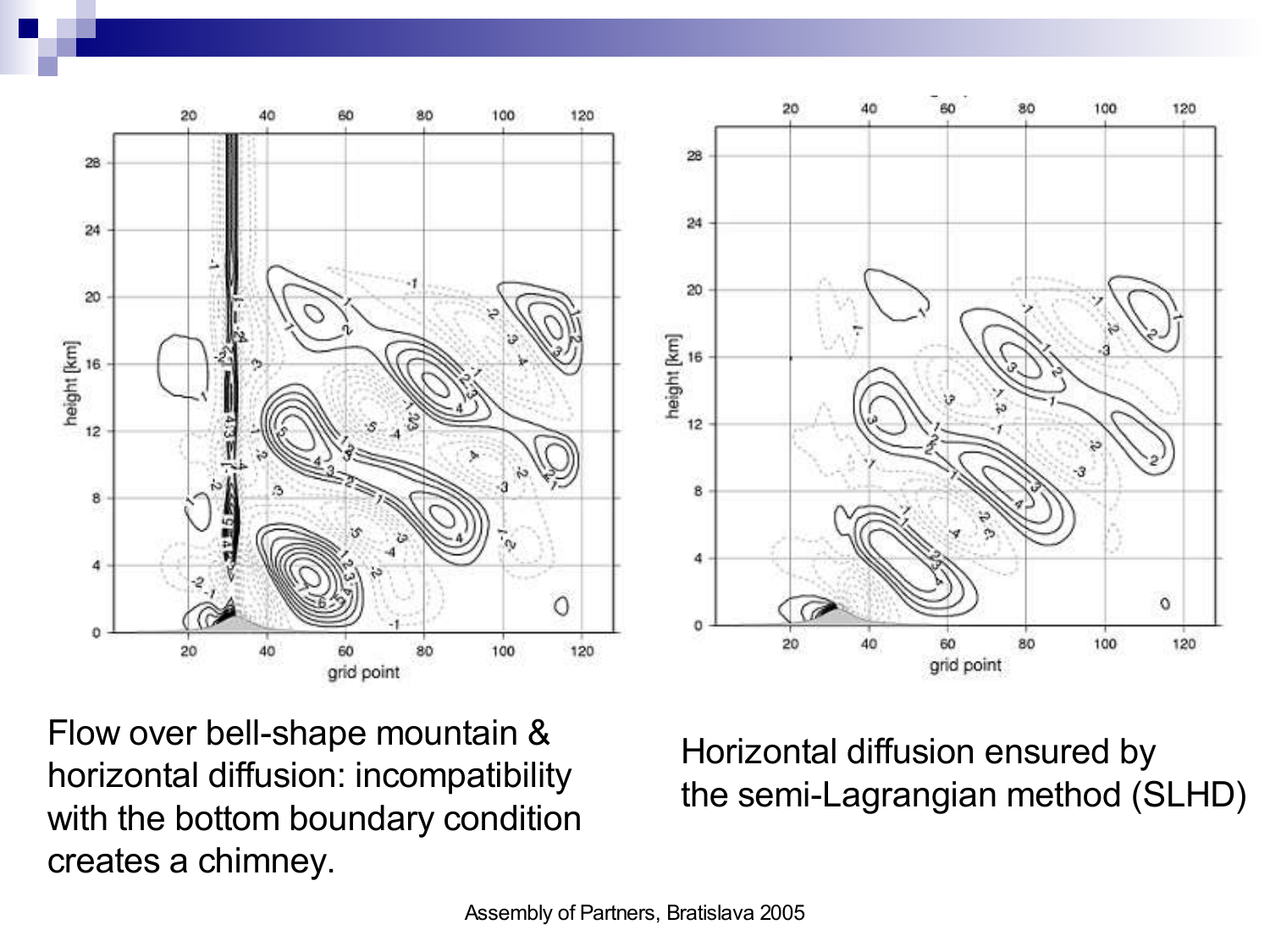# ALARO Concept for Physics (bridge over troubled water ...) (1/2)

- **Principles: operational continuity & potential** convergence with AROME
- Core: moist processes
	- □ Merge work of L. Gérard on prognostic autoextinguishing convection and thesis of J.-M. Piriou on convective transport and microphysics: key to grey zone. The skeleton is done (Luc).
	- $\Box$  Add under the same philosophy the entrainment and closure parts of the thesis (work currently in progress)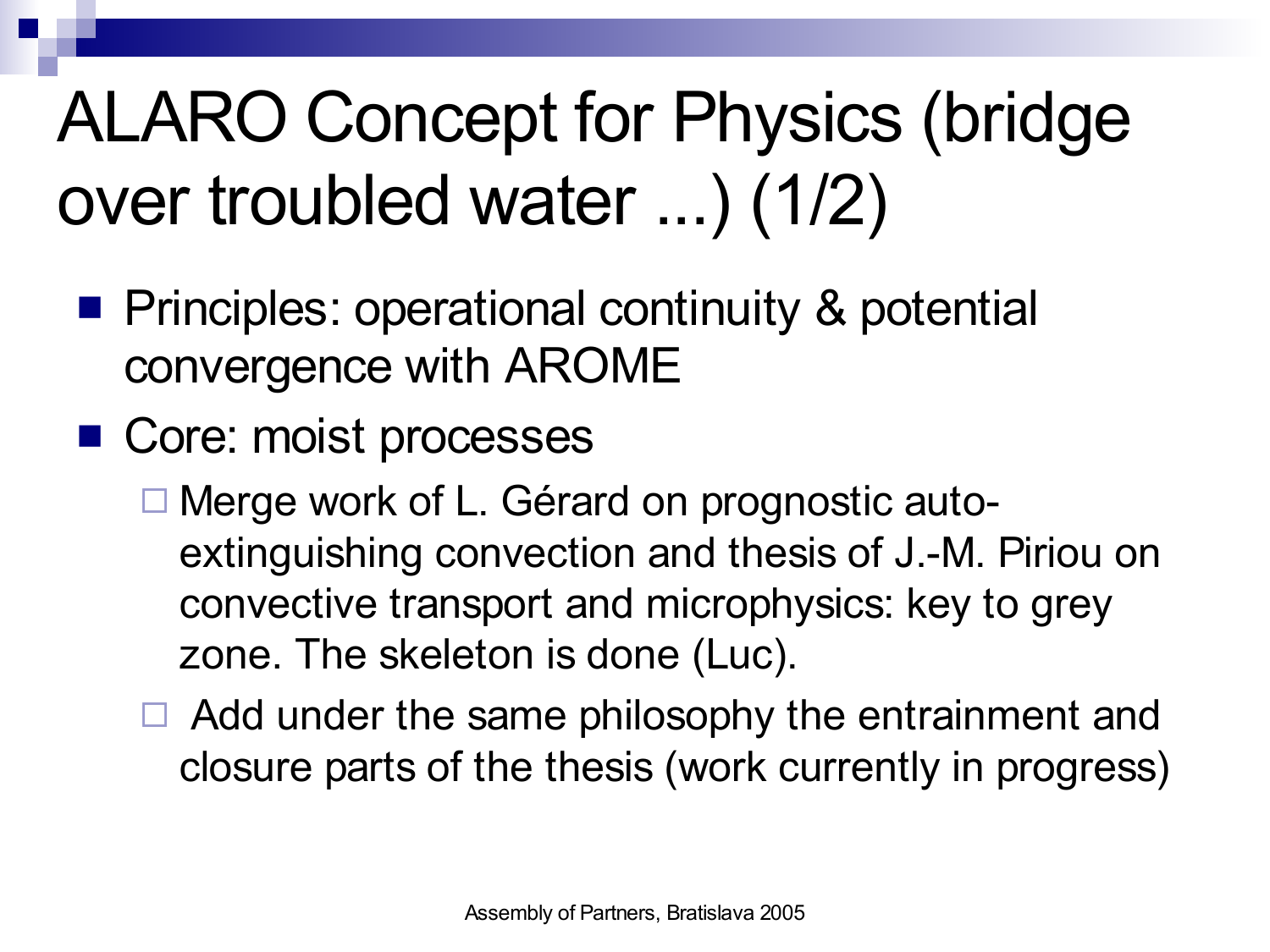



 $0.1 - 0.3$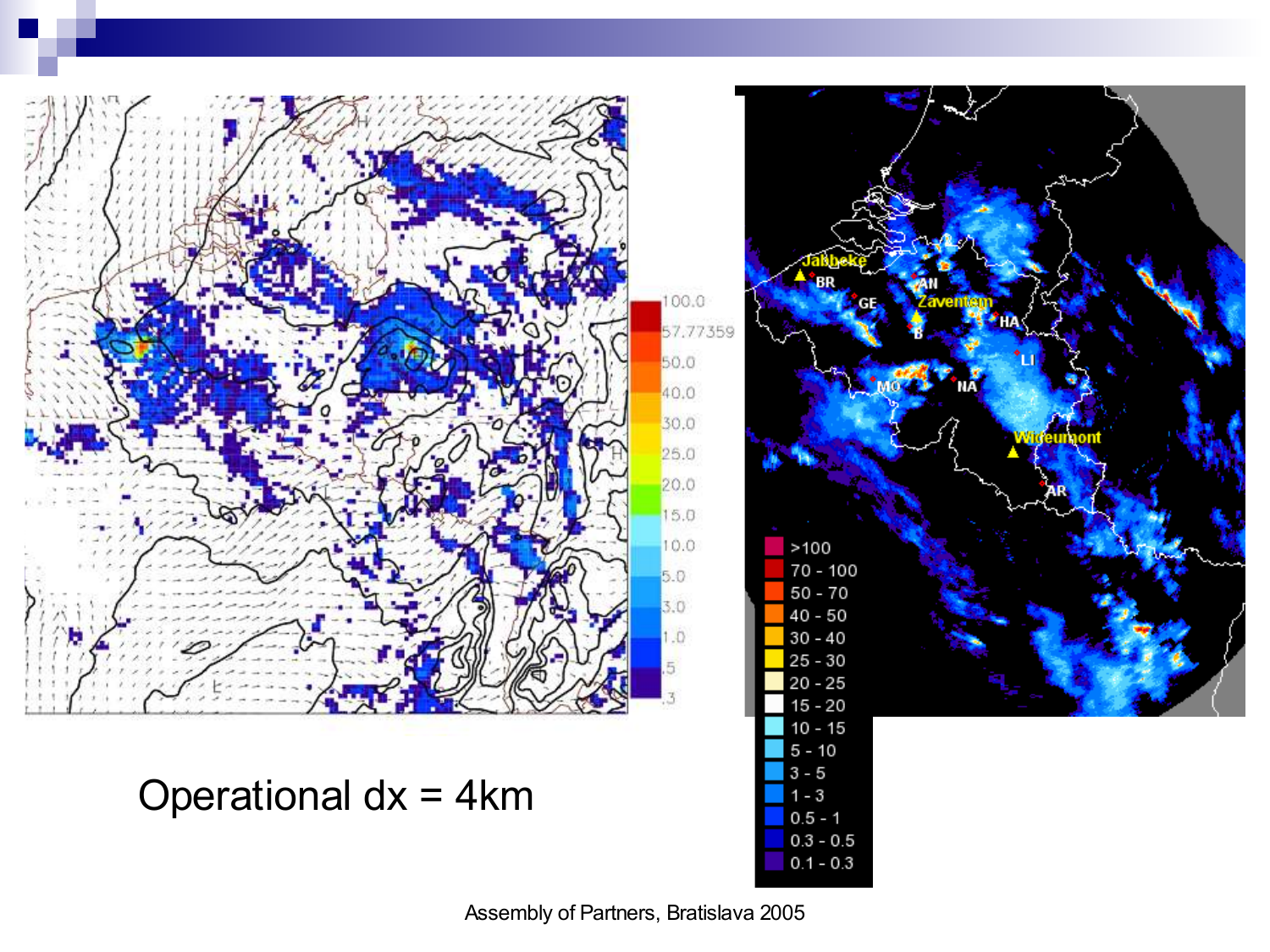

Assembly of Partners, Bratislava 2005

 $0.5 - 1$  $0.3 - 0.5$  $0.1 - 0.3$ 

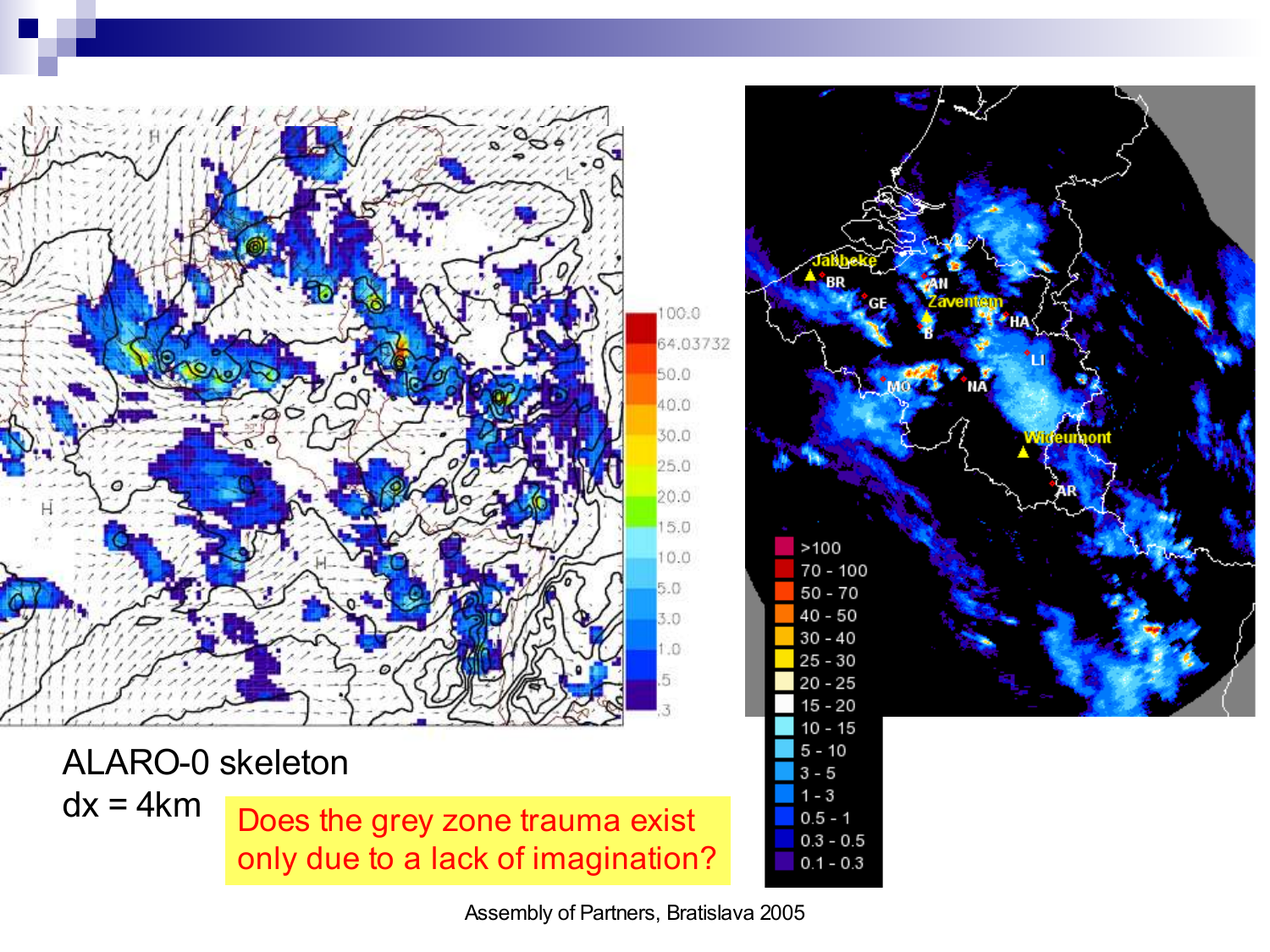# ALARO Concept (bridge over troubled water …..) (2/2)

### In progress and/or still to be done:

- $\Box$  Start with simpler but stable microphysics (extension of the ALADIN code through the concept of statistical sedimentation); prepare move to more complex schemes;
- □ Start with pseudo-prognostic TKE based on operational tunings and stable numerics (extending Redelsperger et al. & Bringkop-Roeckner ideas); move later closer to full-TKE;
- $\Box$  Link the "skeleton" with current shallow convection and diagnostic cloudiness parametrisations;
- $\Box$  Ongoing work on radiation (complex but computationally efficient) & mountain drag.
- Release expected mid-February after Brussels gathering for assembling and validation.